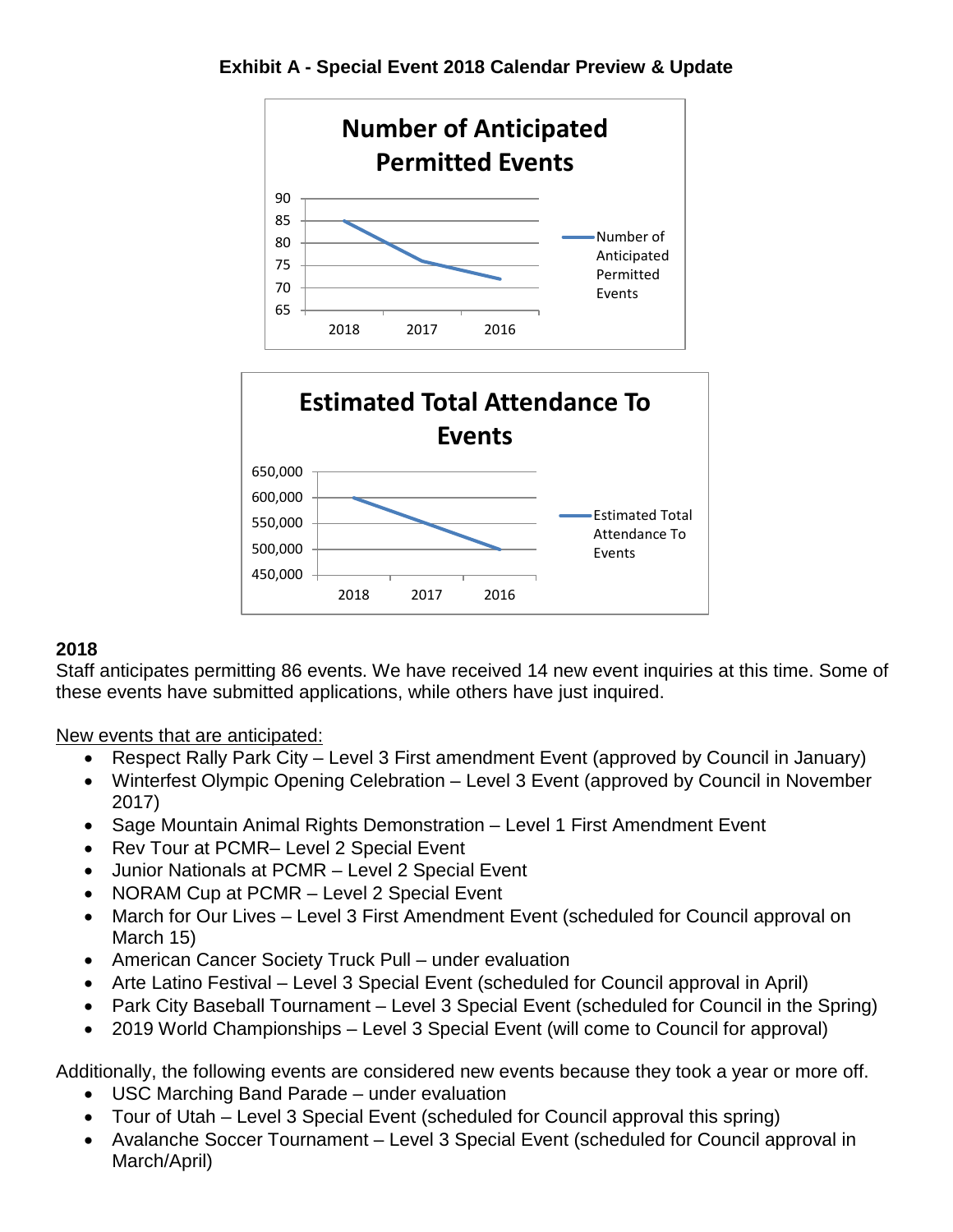• State Room Presents Concert Series (scheduled for Council approval this spring)

The following events are not returning to Park City in 2018:

- Discrete Series at Deer Valley (moved to another location)
- Kids Adventure Games (moved to Summit County)
- Park City Food and Wine Classic
- Old Town Hoedown (one time event)

# **2017**

The Special Events Department permitted 76 events in 2017.

- 11 events did not return from previous years or withdrew applications.
- 12 new events were approved by staff or Council.
- Level One Events 16 (for example: Walk a Mile In Her Shoes, Uncorked Recycle Utah, Skate Jam Series)
- Level Two Events 28 (for example: Sundance Summer Series, Classic Car Show on Main, Hike for Hunger, Moose Tracks Kids Race)
- Level Three Events 24 (for example: Miners Day,  $4<sup>th</sup>$  of July, Halloween, Autumn Aloft, Deer Valley Music Festival, Savor the Summit)
- City Service Contract Events 4 (Arts Fest, Park Silly Sunday Market, Triple Crown & Sundance)
- First Amendment Events 4 (Women's March, March for Science, PANDOS March, St. Mary's Procession)

New Events that were approved included:

- Park City Womens' March Level 3 First Amendment Event
- PANDOS March Level 1 First Amendment Event
- March for Science Level 3 First Amendment Event
- Moose Tracks Kids Trail Run –Level 2 Event
- Kids Adventure Games –Level 2 Event
- Noches De Verano Music Series Level 1 Event
- 1033 Foundation Motorcycle Ride Level 2 Event
- Utah High School Mountain Bike Race Level 3 Event
- Old Town Hoedown Level 2 Event (one time)
- Early Season Concert at PCMR Level 3 Event
- Grand Menorah Lighting Level 1 Event
- Peace House Ground Staking Level 1 Event (one time)

## Events that did not return in 2017:

- Tao (location that didn't require a Special Event Permit)
- Grand Prix (moved to Solitude)
- Tour of Utah (date conflict)
- KPCW Change Over Event (one time event)
- Freedom Fitness Festival (one time event)
- Celebrity Ski Fest

## Withdrawn Event Applications in 2017

- Park City Showdown Lacrosse Tournament Date conflict with field use
- Park City Motorcycle Film Festival Found alternate venue
- Bitter Lacrosse Tournament date/facility use conflict
- Reggae Music Festival facility/location conflict